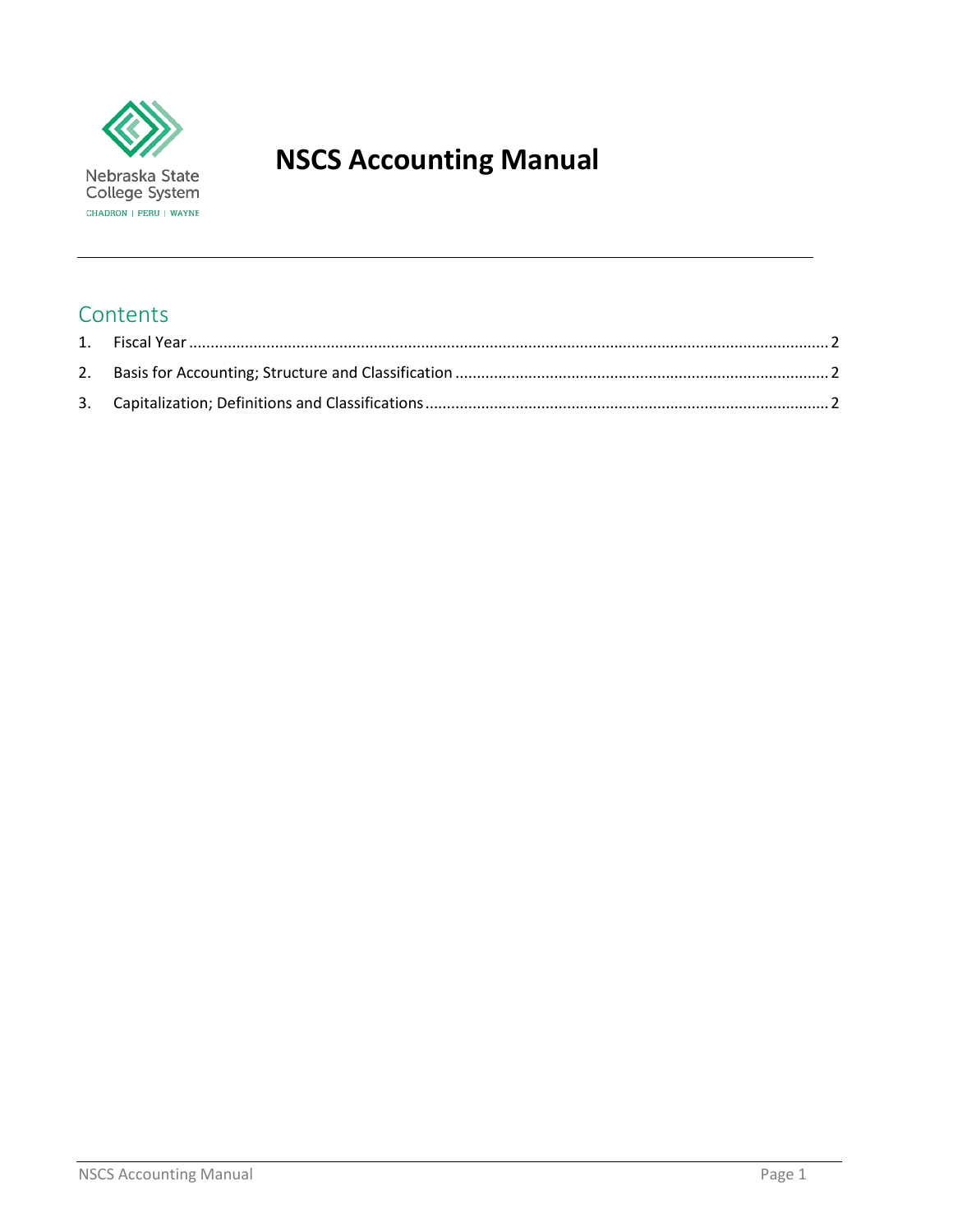## <span id="page-1-0"></span>1. **Fiscal Year**

(Approved 1/12/2022)

The fiscal year shall be the twelve-month period beginning July 1 and ending the ensuing June 30.

### <span id="page-1-1"></span>**2. Basis for Accounting; Structure and Classification**

(Approved 1/12/2022)

Financial statements shall be prepared in accordance with generally accepted accounting principles applicable to public colleges as recommended by the Governmental Accounting Standards Board (GASB). The College and System Office financial statements shall be consolidated into one comprehensive financial statement with component unit information included as appropriate. For official financial statement reporting purposes, financial activity is to be accounted for within the Board-approved financial enterprise system with receipts and expenditures provided to the Department of Administrative Service's Accounting System.

Real property will be accounted for at cost. Gifts of real or personal property will be accounted for at fair market value at the time received.

## <span id="page-1-2"></span>**3. Capitalization; Definitions and Classifications**

(Approved 1/12/2022)

| Asset - Type and Classification    | Expected Life *                                                         |          |
|------------------------------------|-------------------------------------------------------------------------|----------|
| 3.A. Land                          | N/A                                                                     |          |
| 3.B. Buildings                     |                                                                         |          |
|                                    | 3.B.1. Buildings and Structures                                         | 50 years |
| 3.B.2.                             | <b>Building Improvements/Renovations</b>                                | 35 years |
|                                    | 3.C. Improvements Other Than Buildings                                  |          |
| 3.C.1.                             | <b>Utility Generation and Distribution Systems</b>                      | 30 years |
| 3.C.2.                             | Fences                                                                  | 10 years |
|                                    | 3.C.3. Landscaping                                                      | 20 years |
| 3.D. Equipment                     |                                                                         |          |
|                                    | 3.D.1. Heavy Equipment                                                  | 10 years |
|                                    | 3.D.2. Autos, Vans, and Other Passenger Vehicles Used in Motor Pool     | 3 years  |
| 3.D.3.                             | Trucks, Busses, and Cargo Vehicles                                      | 8 years  |
|                                    | 3.D.4. Mowers, Skid Steer, Toolcat, and Other Grounds Equipment         | 5 years  |
|                                    | 3.D.5. Computer Equipment                                               | 3 years  |
|                                    | 3.D.6. Miscellaneous Educational Materials Stored on                    |          |
|                                    | Computer-Related Equipment/Devices                                      | 3 years  |
| 3.D.7.                             | Specimens, Collections, and Library Holdings                            | $***$    |
| 3.D.8.                             | Leases                                                                  | $***$    |
|                                    | 3.D.9. Office Furnishings                                               | 7 years  |
|                                    | 3.D.10. Used Equipment                                                  | 3 years  |
|                                    | 3.D.11. All Equipment Not Specifically Defined in Other Classifications | 10 years |
| 3.E. Intangible Assets             | 10 years                                                                |          |
| 3.F. Construction Work in Progress | N/A                                                                     |          |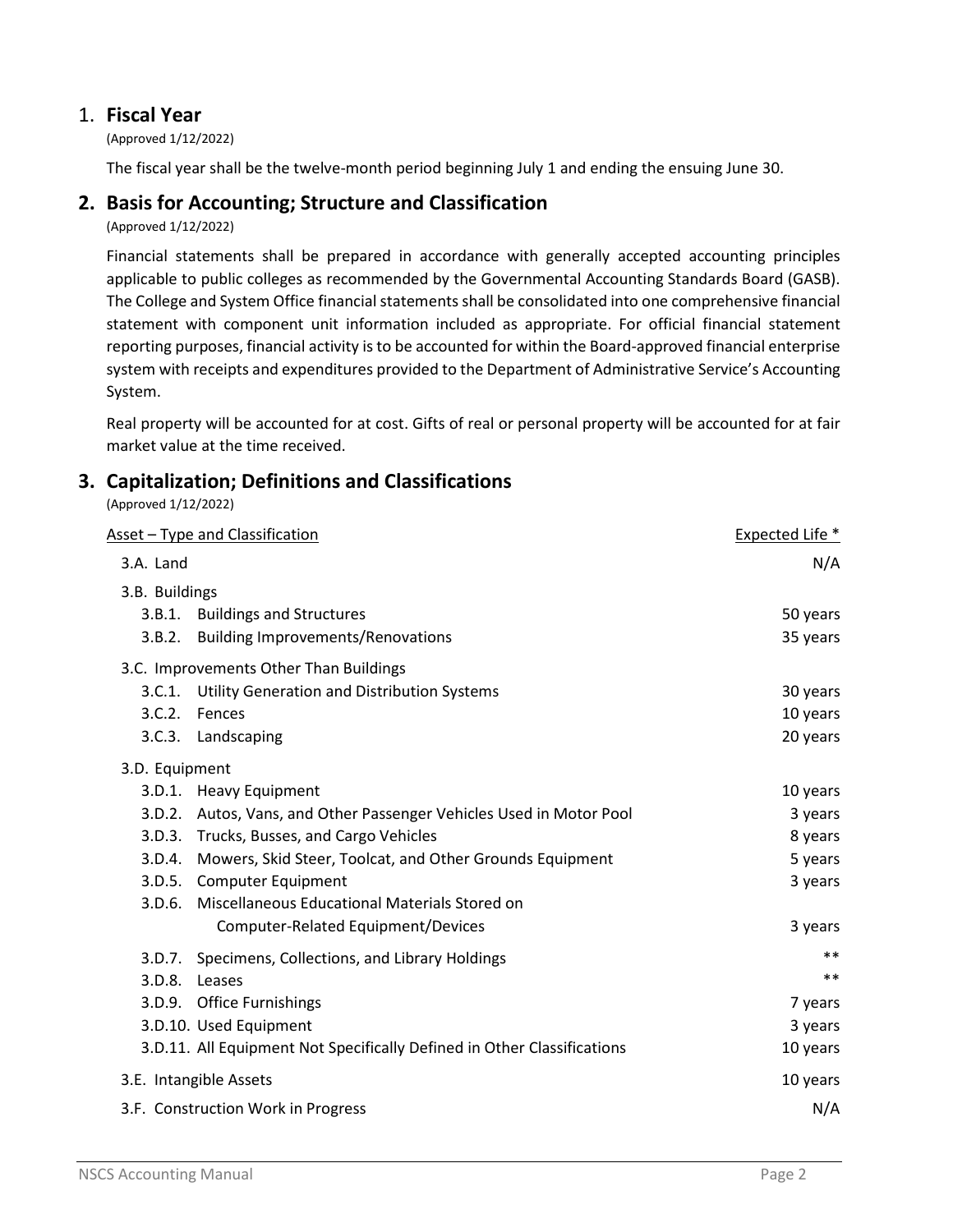\* "Expected Life" is a reference to the depreciable life of an asset. A fixed asset, which has been capitalized, shall remain in the College's capital asset accounts net of accumulated depreciation until disposed of.

\*\* "Expected Life" varies depending on the criteria as noted in the Equipment section.

#### Depreciation Method

The depreciation method used will be straight-line beginning with the month of purchase, donation, or substantial completion.

#### **3.A. Land**

Land will be capitalized at acquisition cost including assessments, commissions, legal and recording fees; draining, filling, other site preparation costs; judgments levied from damage suits; and demolition cost of structures on land acquired as building sites. Land acquired by gift will be measured and capitalized at acquisition value. Acquisition cost of property, which includes structures not to be razed, will be allocated between land and buildings based on appraised values. Second level information goes here

#### **3.B. Buildings**

- 3.B.1. Buildings and Structures
	- 3.B.1.a. Acquisition by Construction

Initial capitalization includes initial construction costs of the building structure, including all internal piping, wiring, and permanent fixtures associated with the distribution of utilities within the building. Cost should also include architect fees, inspection fees and permits, bid advertising, any bond issuance costs and insurance costs incurred during the construction period. Exclude costs of landscaping, sidewalks, utility tunnels, or furnishings which are to be capitalized in other fixed asset accounts. The cost of constructing a building of less than five hundred thousand dollars (\$500,000) should be charged to expense unless capitalization/reporting is required by bond or lease purchase agreement covenants.

3.B.1.b. Acquisition by Purchase

Buildings acquired by outright purchase will be capitalized at acquisition cost with proportionate allocation of the purchase price and associated closing costs allocated to land on the basis of current fair market values.

#### 3.B.1.c. Building Additions

Additions are extensions, enlargements, or expansions made to an existing asset. Additions are capitalized and depreciated over 50 years because they are considered extraordinary or major alterations. If an addition project exceeds five hundred thousand dollars (\$500,000), then the project costs should be added to the capitalized value of a building. Any addition project of less than five hundred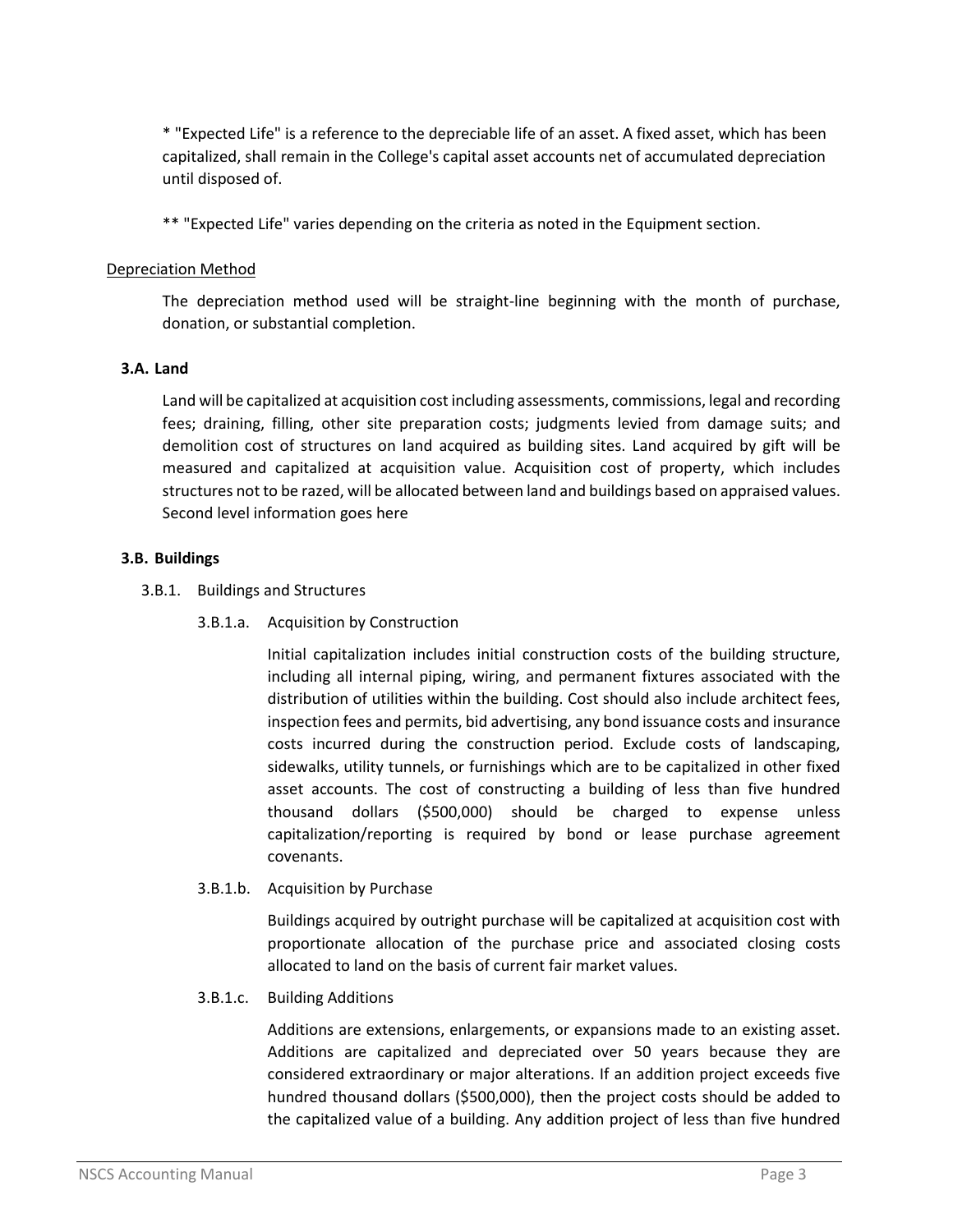thousand dollars (\$500,000) should be charged to expense as long as the cost does not exceed twenty-five percent (25%) of the building cost before the addition is built. Also, work done on the existing asset to accommodate the addition should be regarded as part of the cost of the addition and capitalized. Examples of additions are extra floor space added to a building, the addition of an air conditioning system to an office, the addition of pollution control devices, the addition of attached ramps, the addition of truck docks, the addition of fire escapes, and other appurtenances.

#### 3.B.1.d. Building Improvement/Renovation

Capital improvements should be distinguished from ordinary repairs that are expenses that maintain the existing asset in normal operating condition and should be expensed immediately.

Ordinary repairs are recurring in nature and are normally small relative to the value of the asset; they do not materially add to the use of the asset, and do not substantially extend its operational life. Examples of ordinary repairs include replacing minor parts, janitorial and utility services, and care of grounds.

Improvements and replacements are substitutions of a part of an asset for another. While replacement is the substitution of an asset of basically the same type and performance capabilities, improvement is the substitution of a better asset with superior performance capabilities. Replacements are considered as ordinary repairs and maintenance and are expensed as opposed to capitalized. The example of a replacement expense is replacing an old carpet with a new one. The replacement will not increase the service life of the building to which the original cost of the old carpet was added.

Major renovation and remodeling that involves updating a building interior for the purpose of enhancing functionality, and extending the useful life (i.e. sprinklers and fire alarms, data (telephone)/electrical wiring systems within the building, heating, ventilation and air conditioning (HVAC) systems) will be capitalized if the renovation is viewed as a single project:

1) Exceeds five hundred thousand dollars (\$500,000).

2) The project objective and scope includes modernization of the structure as a whole, and not merely a rearrangement of selective office/classroom areas.

3) In the event a renovation project involves significant razing of the existing structure, an estimate of the cost of initial construction, which was razed, should be removed from the existing building asset valuation.

4) Office furnishings of renovations should be capitalized separately from any structural renovation costs.

A special maintenance project, undertaken primarily to preserve or enhance the general appearance should be charged to expense (i.e. costs of repairs or replacement of roofs, painting, caulking, tuck pointing, etc.).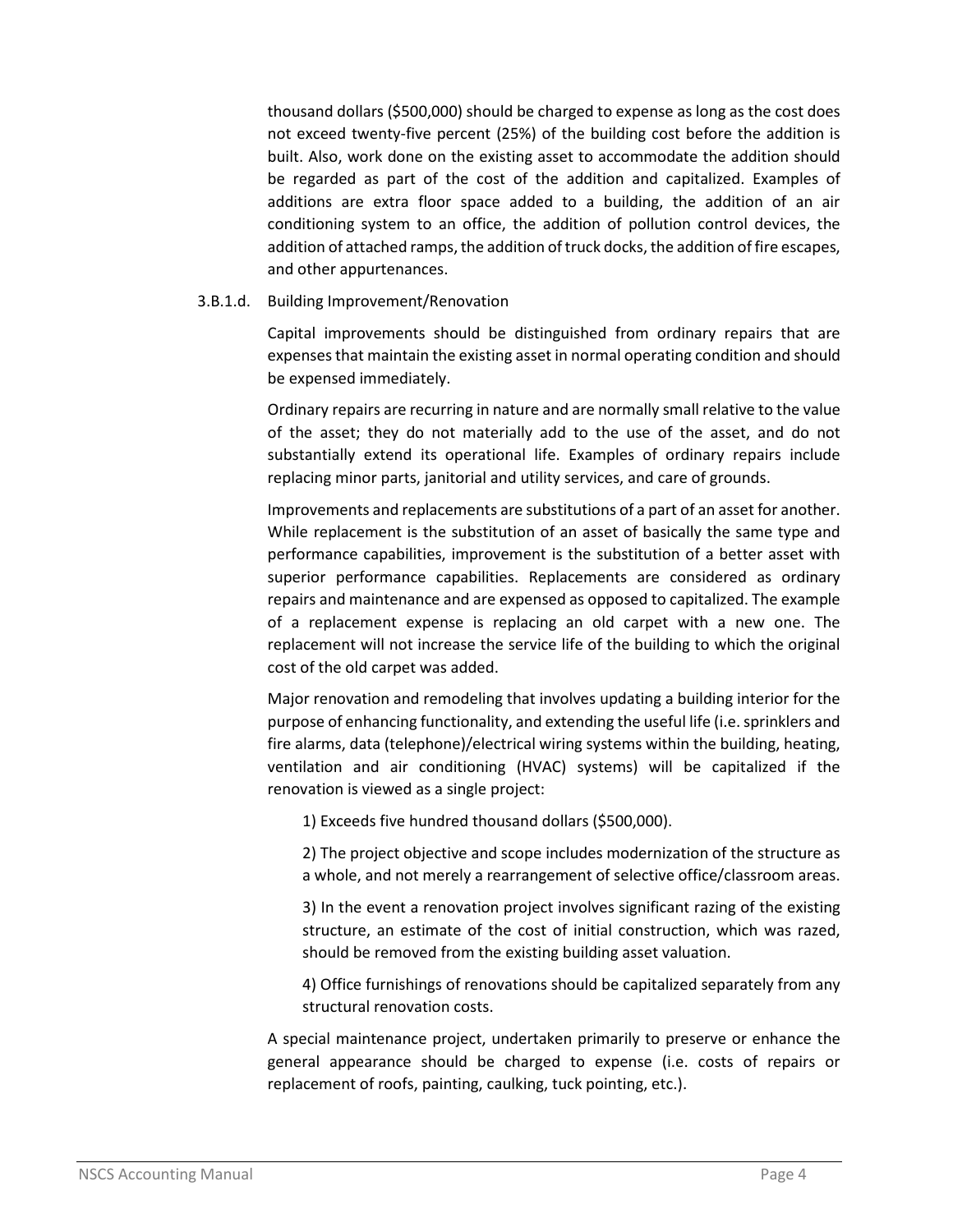#### **3.C. Improvements Other Than Buildings**

- 3.C.1. The following classifications of improvements will be capitalized:
	- 3.C.1.a. Utility Generation and Distribution System

Includes cost of utility generation systems within power plant structures, as well as equipment for transmission of utilities from one location to another but does not include equipment and transmission lines for utilities contained within a building for its own use. (Utility Distribution Systems within a building structure, i.e., internal piping and wiring, are capitalized as part of the building cost.) This account includes the installed cost of equipment used in the generation of heat, power, steam, electricity, and cooling; the cost of constructing utility tunnels; as well as any equipment, switchgear, piping, and wiring housed in the tunnels. Includes costs on sanitary and storm sewers, electrical transmission lines and similar type equipment.

Cost includes actual equipment, related transportation costs and installation costs, as well as any legal or other fees, licenses, surveying, equipment rental, or other such costs incurred in connection with the installation of the facilities. Additions or extensions to existing utility generators and distribution capacity will be capitalized in the year such addition was completed.

Utility Generation and Distribution System projects will be capitalized if the project exceeds two hundred fifty thousand dollars (\$250,000). Repairs and related maintenance of current systems should be charged to expenses.

3.C.1.b. Fences

Includes cost of material, installation, surveying and other related items incurred for the construction of permanent security and traffic control fences. Cost of replacing wire, sections of posts and/or rails and wire should be charged to expense. Additions to fences or complete replacement of fences should be capitalized in the year completed. Costs under one hundred thousand dollars (\$100,000) should be charged to expense.

#### 3.C.1.c. Landscaping

Includes initial construction cost of sidewalks, drives, parking lots, athletic fields, trails, plazas, outdoor lighting, digital or lighted signs, shrubs and trees, lawns, ground watering systems for lawns, and roads. Also includes surveying, filling, and draining costs if such costs are incurred solely for the installation of the improvement and are not part of an overall land acquisition and construction project. These examples are to be used as a guide and are not intended to be allinclusive.

Additions to existing landscaping should be capitalized in the year completed. Maintenance, partial replacement, and resurfacing projects are to be charged to expense.

Landscaping projects with a cost under one hundred thousand dollars (\$100,000) should be charged to expense.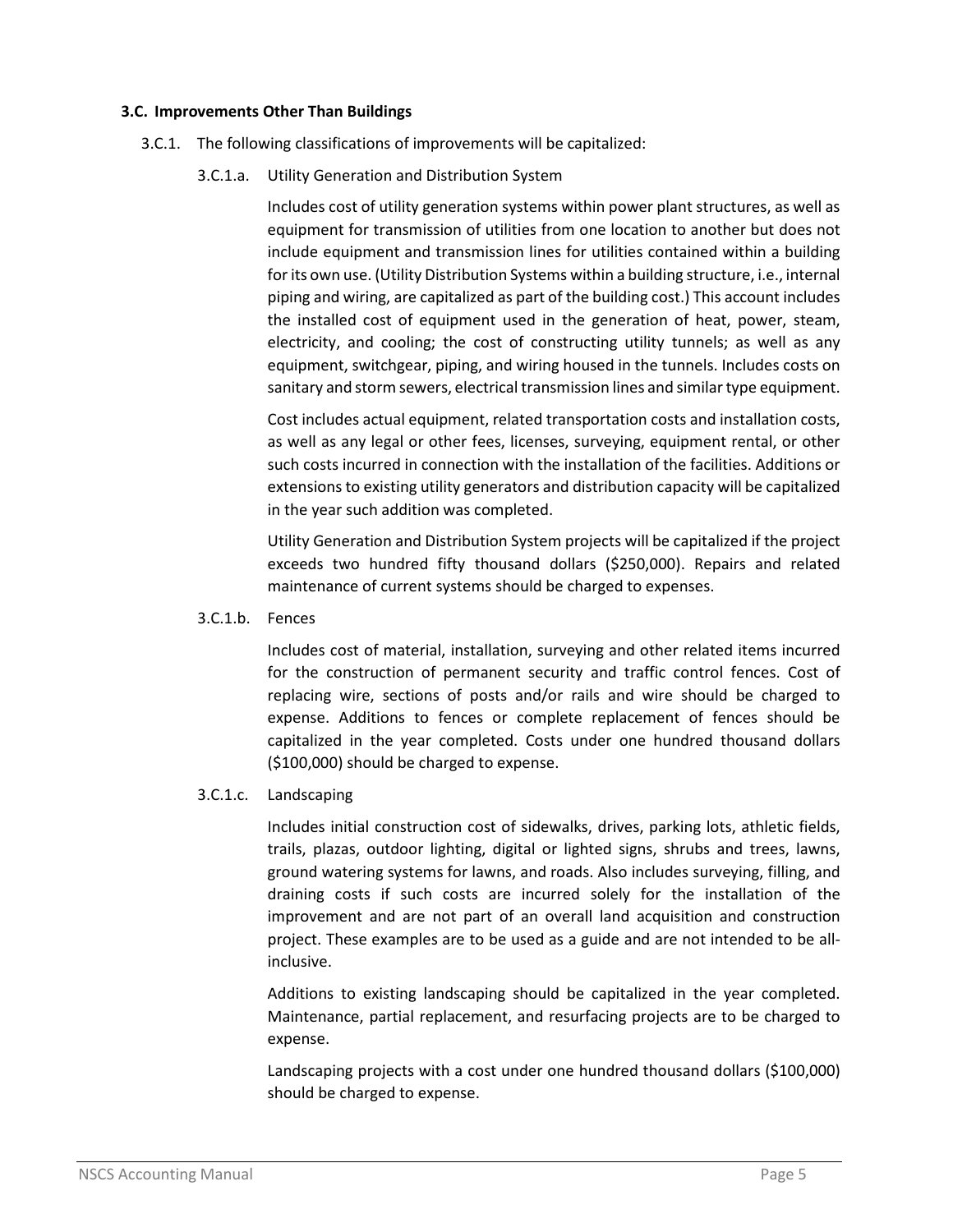#### **3.D. Equipment**

Equipment items acquired by the Colleges with a cost exceeding five thousand dollars (\$5,000), and having an economic useful life of two (2) years, will be capitalized at net invoice price plus freight, installation charges, and trade-in allowance, if any. Items purchased in bulk quantity will be classified according to the smallest useable unit, (e.g., ten (10) computers purchased for one thousand five hundred dollars [\$1,500]. Although the invoice will be for fifteen thousand dollars [\$15,000], these items will not be capitalized.) Component parts, which individually cost less than the capitalization level but when combined exceed the capitalization level, shall be capitalized when purchased as a functional unit. Items of lesser value may be capitalized when required by a regulatory agency.

3.D.1. Heavy Equipment

Includes tractors, front-end loaders, and telehandlers.

3.D.2. Autos, Vans, and Other Passenger Vehicles Used in Motor Pool

Includes all vehicles which are used primarily for the transportation of individuals.

3.D.3. Trucks, Busses, and Cargo Vehicles

Includes all busses used to transport individuals as well as vehicles used to transport cargo.

3.D.4. Mowers, Skid Steer, Toolcat, and Other Grounds Equipment

Includes all equipment which is used for the upkeep of grounds.

3.D.5. Computer Equipment

This equipment should be classified separately due to the rapid obsolescence. Cost includes net invoice price plus inbound transportation and installation costs. Warranties and built-in software included as part of the original purchase price (and not a separate line item on the invoice) shall be included in the capitalization amount. The cost of software purchased subsequently should not be capitalized for financial reporting purposes since such software is generally licensed and not owned, even if the license agreement allows perpetual use of the software without additional license payments. Subsequent purchases of warranties shall not be capitalized but entered as operating expenses.

3.D.6. Miscellaneous Education Materials Stored on Computer-Related Equipment/Devices

Miscellaneous educational materials that are stored on computerized hardware or software devices shall be capitalized at acquisition cost. If donated, these items should be measured and capitalized at acquisition value at the date of donation.

The miscellaneous education materials will be capitalized as a single unit entry each year (not as the smallest useable unit) if in excess of five thousand dollars (\$5,000) per year.

3.D.7. Specimens, Collections, and Library Holdings

Art objects, specimens, and artifacts shall be capitalized only when they are installed as an integral part of a building structure and cannot be easily moved from the building. In that case, they are capitalized as part of the building project. All other art objects, specimens,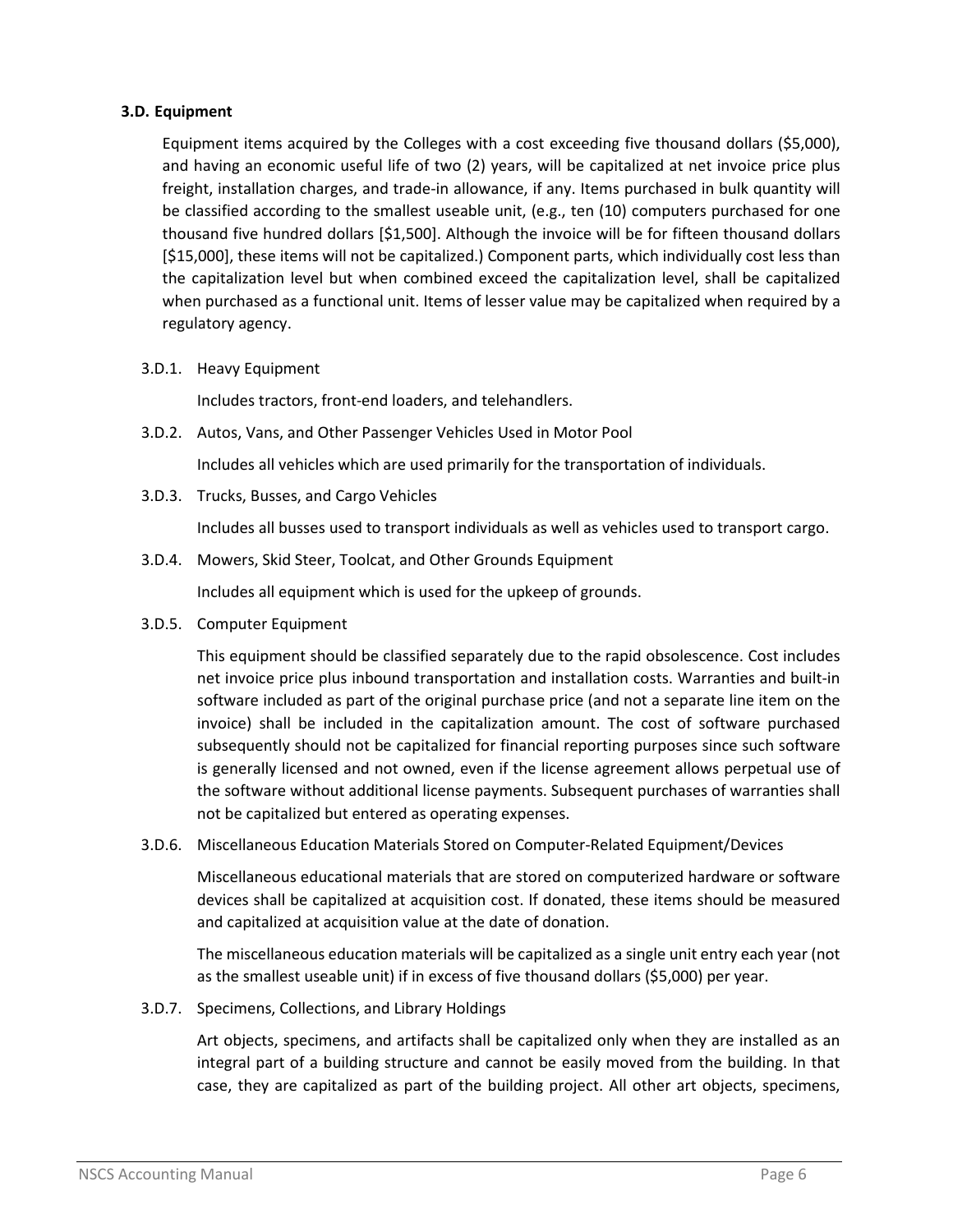artifacts, and collections, including library materials, shall be expensed, so long as the items meet the following three (3) conditions:

- 3.D.7.a. Items are held for public exhibition, education, or research in furtherance of public service, rather than financial gain;
- 3.D.7.b. Items are protected, kept unencumbered, cared for, and preserved; and
- 3.D.7.c. The proceeds from sales of any collection items must be used to acquire other items for collections.

#### 3.D.8. Leases

The Colleges enter into various leasing agreements for the use of equipment, facility space, etc. In governmental accounting a lease is defined as a contract that conveys control of the right to use another entity's nonfinancial asset (the underlying asset) as specified in the contract for a period of time in an exchange or exchange-like transaction.

Lease agreements will be sorted into three categories: short-term leases, contracts that transfer ownership, and all other leases.

3.D.8.a. Short-term leases

Short-term leases are defined as leases that have a maximum possible term of twelve (12) months or less, including any options to extend, regardless of their probability of being exercised. Leases that are month-to-month are considered short-term. Short-term leases will be accounted for similarly to operating leases, with lease payments being recorded as expense or revenue by the lessee or lessor.

3.D.8.b. Contracts that transfer ownership

If the underlying asset transfers ownership to the lessee by the end of the contract, the transaction should be reported as a financed purchase of the underlying asset by the lessee, or sale of the asset by the lessor.

3.D.8.c. All other leases

Any agreement that doesn't qualify as a short-term lease or ownership transfer contract will fall into this category, with implications for both lessees and lessors. This includes leases that previously were considered operating leases and, therefore, were not reported as liabilities.

At the commencement of the lease term, the lessee should recognize a lease liability and an intangible right-to-use lease asset (lease asset). The lease liability will be measured at the present value of payments expected to be made during the lease term. Lease payments will result in reduction of the lease liability and recognition of interest expense. The lease asset will be measured as the sum of the initial measurement of the lease liability, initial direct costs, and lease payments made at or prior to commencement, less any lease incentives received from the lessor at or before the commencement of the lease term. The lease asset will be amortized over the shorter of the lease terms or the useful life of the underlying asset.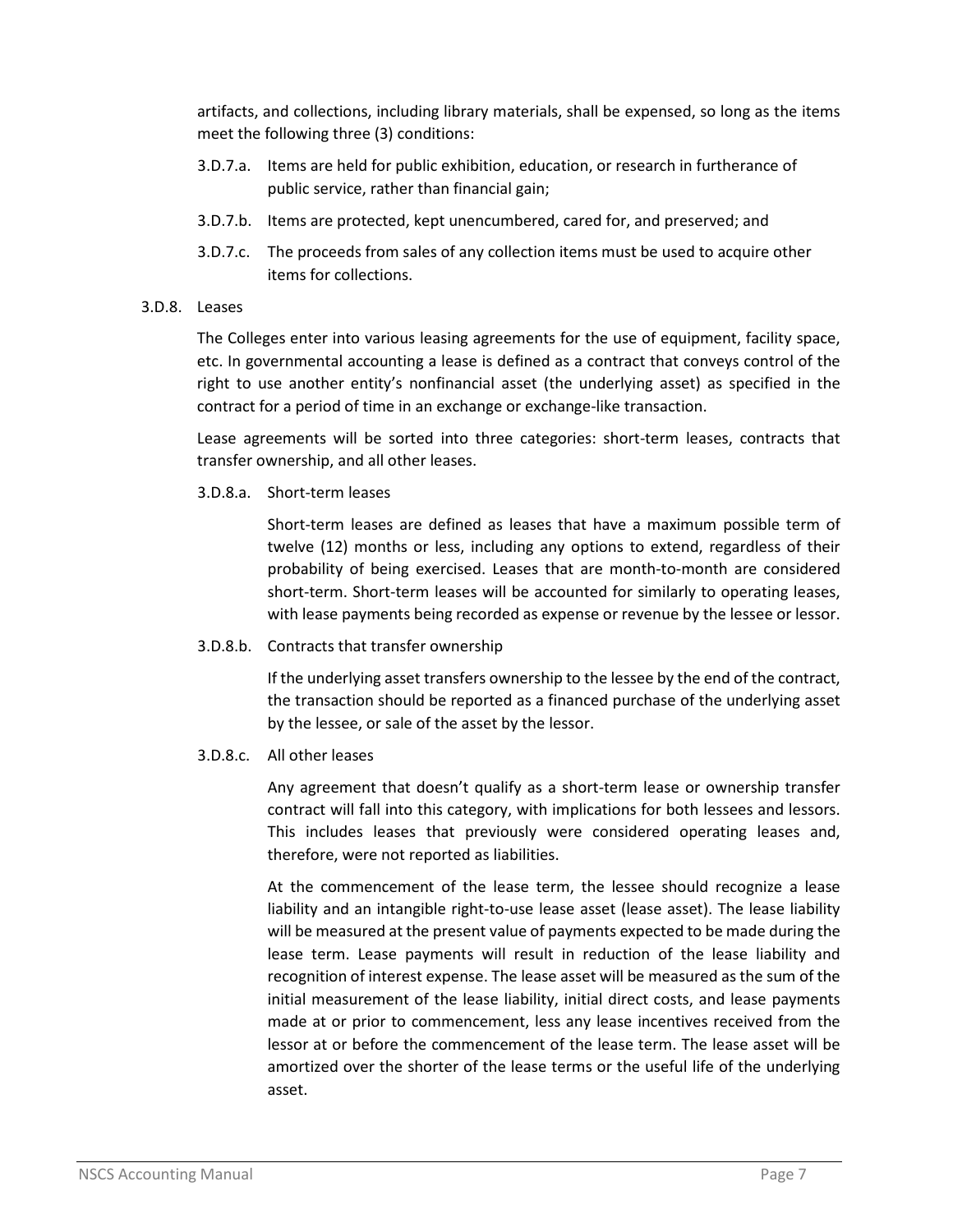#### 3.D.9. Office Furnishings

Includes furniture such as desks, chairs, cabinets, and appliances in a building.

3.D.10. Used Equipment

Includes all heavy equipment, autos, vans, passenger vehicles, trucks, busses, cargo vehicles, mowers, skid steers, toolcats, computers, office furnishings, and all other equipment which is purchased in a used condition by the Colleges.

3.D.11. All Equipment Not Specifically Defined in Other Classifications

This classification includes apparatus, machinery, implements, and tools used on campus grounds or in classrooms, laboratories, offices, shops, production operations, storerooms, and auxiliary enterprises which do not fall into one of the categories noted above.

#### **3.E. Intangible Assets**

Intangible assets are those that lack physical substance, are nonfinancial in nature, and have an initial useful life that extends beyond a single reporting period. To be recorded as an asset the intangible must be owned by the Colleges and be separately identifiable. Examples of intangible assets are computer software and website, easements, various rights (e.g. land use, water, timber, and mineral), licenses and permits, patents, copyrights and trademarks. Intangible assets must have an acquisition cost of five hundred thousand dollars (\$500,000) and a life greater than two (2) years to be capitalized. Purchased intangible assets shall be capitalized using the asset's purchase price. Donated intangible assets shall be measured and capitalized at the asset's acquisition value. Intangible assets with indefinite useful lives should not be amortized. Intangible assets that are the result of contractual or legal rights, including patents, license, trademarks, etc., should be amortized over the contractual or legal life.

Internally developed software for capitalization purposes includes software that is developed inhouse by the Colleges' own personnel or by a contractor on the Colleges' behalf and commercially available software that is purchased or licensed by the Colleges that requires more than minimal incremental effort before being put into operation. Such software shall be amortized over ten (10) years.

Software development generally involves three (3) phases as follows:

3.E.1. Preliminary project stage

Activities in this stage will generally include the conceptual formulation and evaluation of alternatives for the software project, the determination of the existence of needed technology, and the final selection of alternatives for the development of the software.

3.E.2. Application development stage

Activities in this stage will generally include the design of the chosen path, including software configuration and software interfaces, coding, installation of hardware, and testing, including the parallel processing phase.

3.E.3. Post-implementation/operation stage

Activities in this stage include user application training and system maintenance.